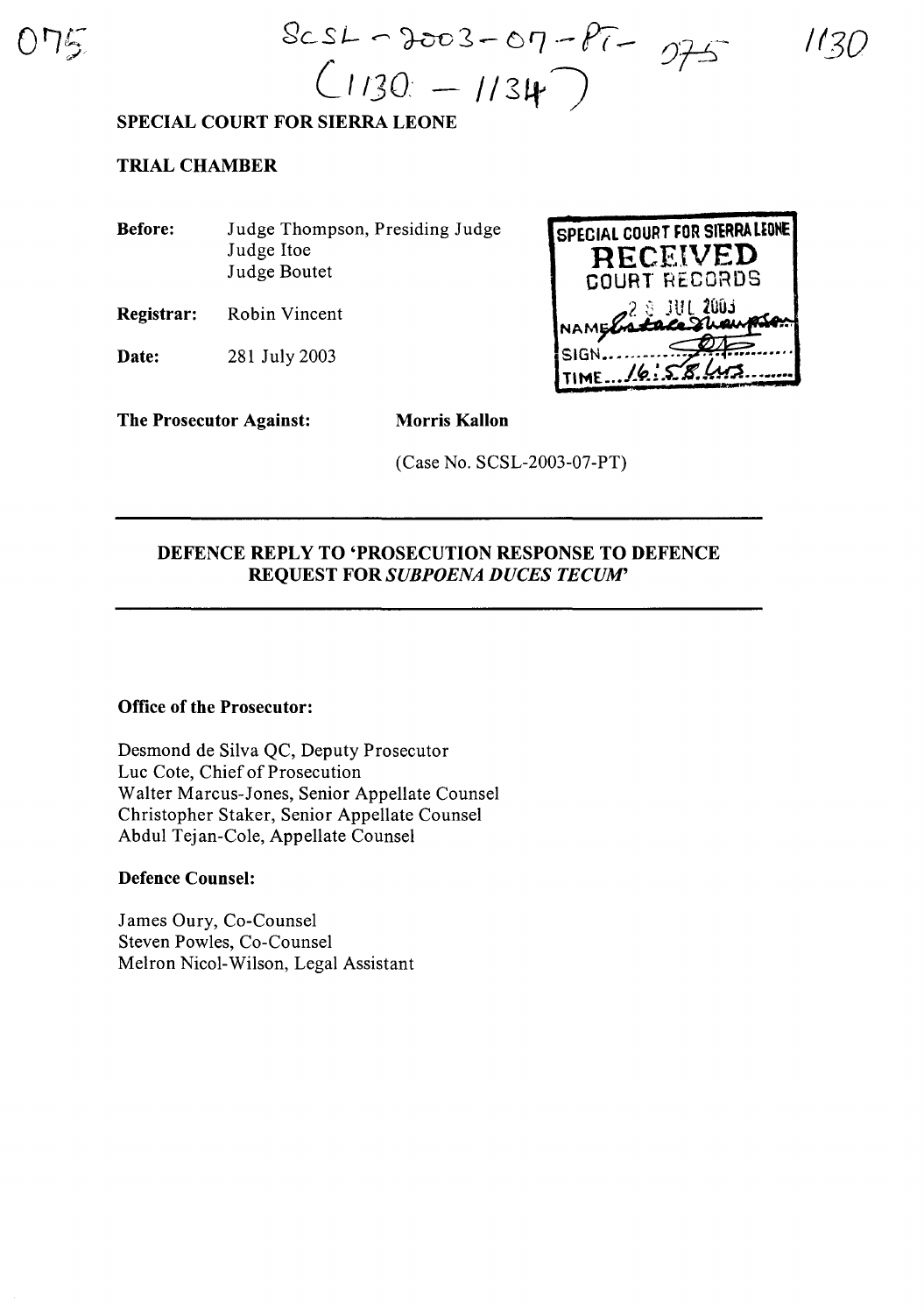- 1. On 22 July 2003 the Defence filed a 'Request for *Subpoena Duces Tecum'* ("Defence Request") for various documents from the Attorney-General of Sierra Leone. The Defence sought a subpoena to be issued to the Attorney-General of Sierra Leone to ensure that various documents of import to the Defence case were provided by the Government of Sierra Leone. On 23 July 2003 the Prosecution filed 'Prosecution Response to Defence Request for *Subpoena Duces Tecum'* ("Prosecution Response").
- 2. It is firstly submitted that the Prosecution has no standing to respond in this matter. The subpoena sought is to the Attorney-General of Sierra Leone and not the Office of the Prosecutor. The Defence sought disclosure of the same documents from the Office of the Prosecutor in a separate application ('Request for Order of Disclosure from Prosecution' dated 9 July 2003) to which the Prosecution had the right to respond, a right which they in fact exercised (See 'Prosecution Response to Defence "Request for Order of Disclosure from Prosecution'" dated 16 July 2003). The Office of the Prosecutor is not at liberty to respond to the Defence Request for Subpoena  $-$  it is not issued to them and they are therefore not entitled to respond.
- 3. The Prosecution Response refers to "Order on the Defence Application for Extension of Time to file Reply to Prosecution Response to the First Preliminary Motion (Lome Agreement)" ("Trial Chamber's Order") purportedly issued on 16 July 2003.
- 4. The Defence were not served with a copy of this Order.
- 5. The first that the Defence heard of it was in the Prosecution Response (received on 23 July 2003). At this point Defence Counsel who was in Freetown was able to receive copy of Trial Chamber Order directly from the Registry at the Special Court. It is hoped that this is the first time that Counsel for the Defence have not been served with crucial documents to the conduct of proceedings. Given that the Court operates under such strict time-tables it goes without mention that it is vital that documents are served upon the Defence in good time.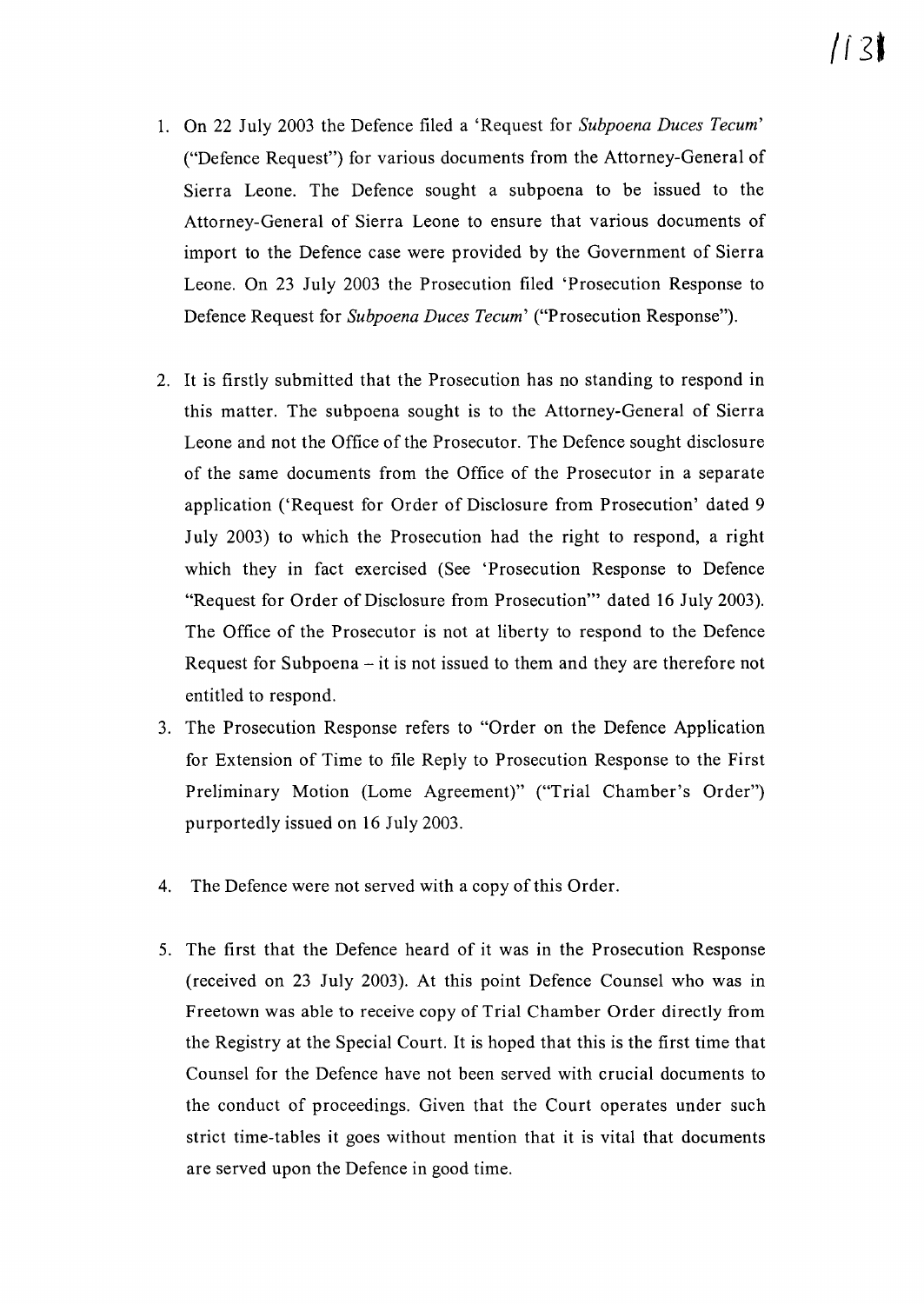- 6. It is submitted that the Subpoena to the Attorney-General should be issued by the Trial Chamber without delay. The Defence have, to date, still not received any response to either of their letters to the Attorney-General seeking voluntary service of the documents.(dated 30 June and 1 July 2003).
- 7. In such circumstances the Subpoena should be issued forthwith. Time is of the essence and the Defence are keen to continue with the preparation of their client's case. It is hoped therefore that the Trial Chamber will issue the subpoena in the appropriate terms within the next 24 hours.
- 8. In the event that the Trial Chamber is minded to consider the Prosecution Response in this matter, despite the Prosecution's lack of standing as set out above, it is respectfully submitted that the Trial Chamber's refusal to grant the Defence application for an extension of time to file reply to Prosecution Response on First Defence Preliminary Motion is irrelevant to the question of issuance of the subpoena. Refusal of the extension of time to the Defence to file Reply is no reason not to issue subpoena as asserted by the Prosecution in its Response.
- 9. Firstly, the Trial Chamber's Order is under appeal see 'Motion for Leave to Appeal 'Order on the Defence Application for Extension of Time to File Reply to Prosecution Response to the First Defence Preliminary Motion (Lome Agreement)" ("Defence Appeal"). It is hoped that leave will be granted and the appeal ultimately allowed by the Appeals Chamber. In those circumstances it would be unfortunate to then have to wait and consider at that stage the issuance of the subpoena. Again, time is of the essence and the Defence are keen to keep things moving.
- 10. Secondly, the documents requested are no doubt of extreme importance to the Defence in consideration of the application of the Lome Amnesty. (See paragraph 5 of Defence Appeal). Even if the Trial Chamber is not minded to delay proceedings pending Defence consideration of all relevant points, it is submitted that the Defence should not be deprived of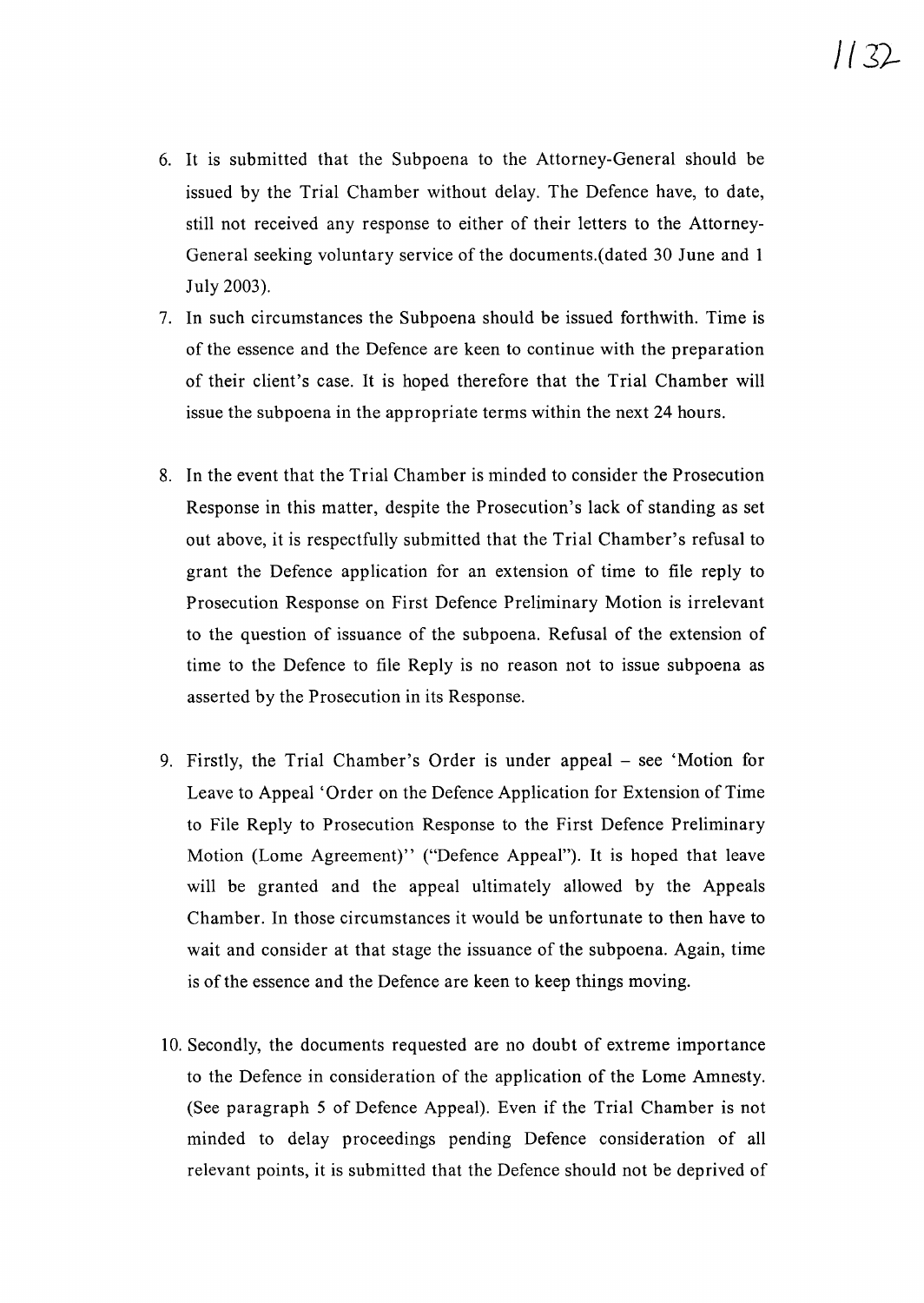the opportunity of considering the issue at some later time, ie on Appeal. It seems obvious that the Trial Chamber's Decision of the Motion on Jurisdiction (Lome Accord) will be appealed by which ever party is unsuccessful. Whichever party appeals, it is submitted that the Defence will be severely prejudiced on appeal if they have still not received the documents sought in the subpoena. It therefore is prudent for the Trial Chamber to issue the subpoena now, thereby facilitating access for the defence to the documents concerned, and avoid further adjournments at the time of appeal.

- 11. Thirdly, it is submitted that the documents requested, even if not admitted for the purpose of the Preliminary Motion, will be of relevance to the Defence in the preparation generally of the Defendant's trial. Thus the subpoena should be issued in any event to facilitate preparation of the Defendant's case. To do otherwise could lead to substantial delay in the commencement of the trial.
- 12. In short, the Defence are anxious to move matters forward with considerable urgency. It is hoped that the Trial Chamber will facilitate this by issuing the *subpoena duces tecum* within the next 24 hours.

to black

 $\rho$  James Oury Steven Powles Melron Nicol Wilson London, 28 July 2003.